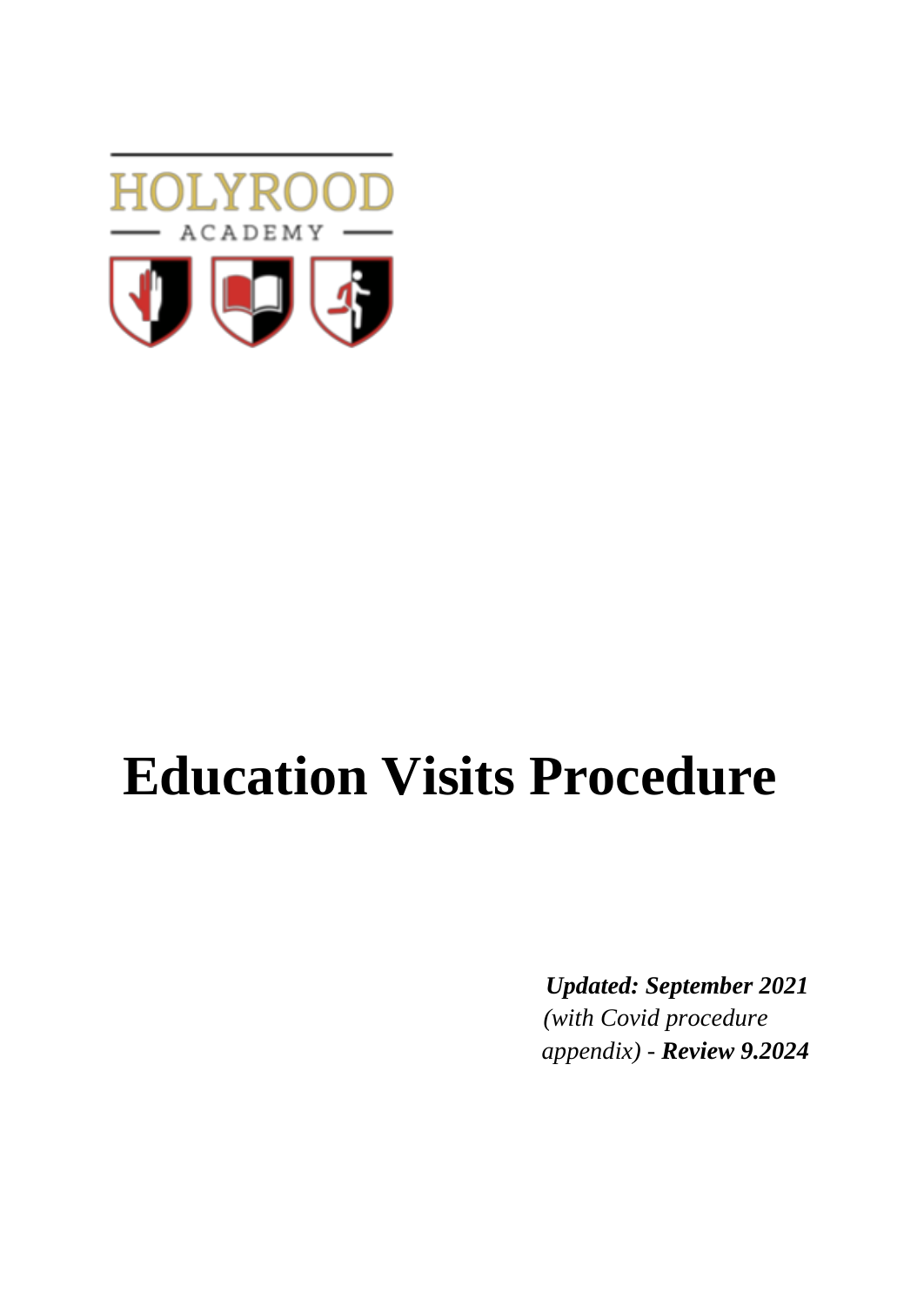# **Policy for the Management of Outdoor Education, Visits and Off-Site Activities**

# **1. Introduction**

- 1.1 This policy covers all off-site visits and activities organised through the school and for which the Governing Body and Headteacher are responsible. The Governing Body endorses the Devon County Council /Torbay Council policy document *"Outdoor Education, Visits and Off-Site Activities Health and Safety Policy 2020"* (OEVOSA) as the basis for the school's policy for the management of visits and off-site activities.
- 1.2 The purpose of this policy is to explain *how* the overall OEVOSA policy will be applied in practical terms at a local level, and in particular, the specific roles, responsibilities and arrangements that will apply at Holyrood Academy.
- 1.3 This policy also complements and should be read in conjunction with the college's Health & Safety and Safeguarding Policies.

# **2. Responsibilities of the Headteacher**

- 2.1 The Headteacehr will:
	- · ensure all visits and off-site activities have specific and appropriate educational objectives
	- have overall responsibility for the approval of all visits and activities, based on compliance with the OEVOSA document and recognised good practice, even where this task may have been delegated to another named person
	- ensure that all off-site visits, and especially residential visits, are carried out with reference to the Safeguarding Policy and Staff Code of Conduct
	- · ensure that there is a suitably experienced and competent Educational Visits Coordinator (EVC) to oversee adherence to the OEVOSA policy and that the tasks associated with this role are clearly outlined in this policy
	- ensure off-site programmes are led by competent staff who are appropriately experienced to assess the risks, manage the activity and manage the specific group
	- · provide relevant induction, training and other Continuous Professional Development opportunities for staff involved in the provision of visits and off-site activities
	- ensure that for all off-site visits and activities risks have been assessed, the significant findings of these assessments recorded, and any appropriate safety measures implemented accordingly

# **3. Responsibilities of the Educational Visits Co-ordinator**

3.1 Although holding the ultimate responsibility, the Headteacher has delegated specified tasks to a suitably experienced and competent EVC. Name of EVC: Sam Davison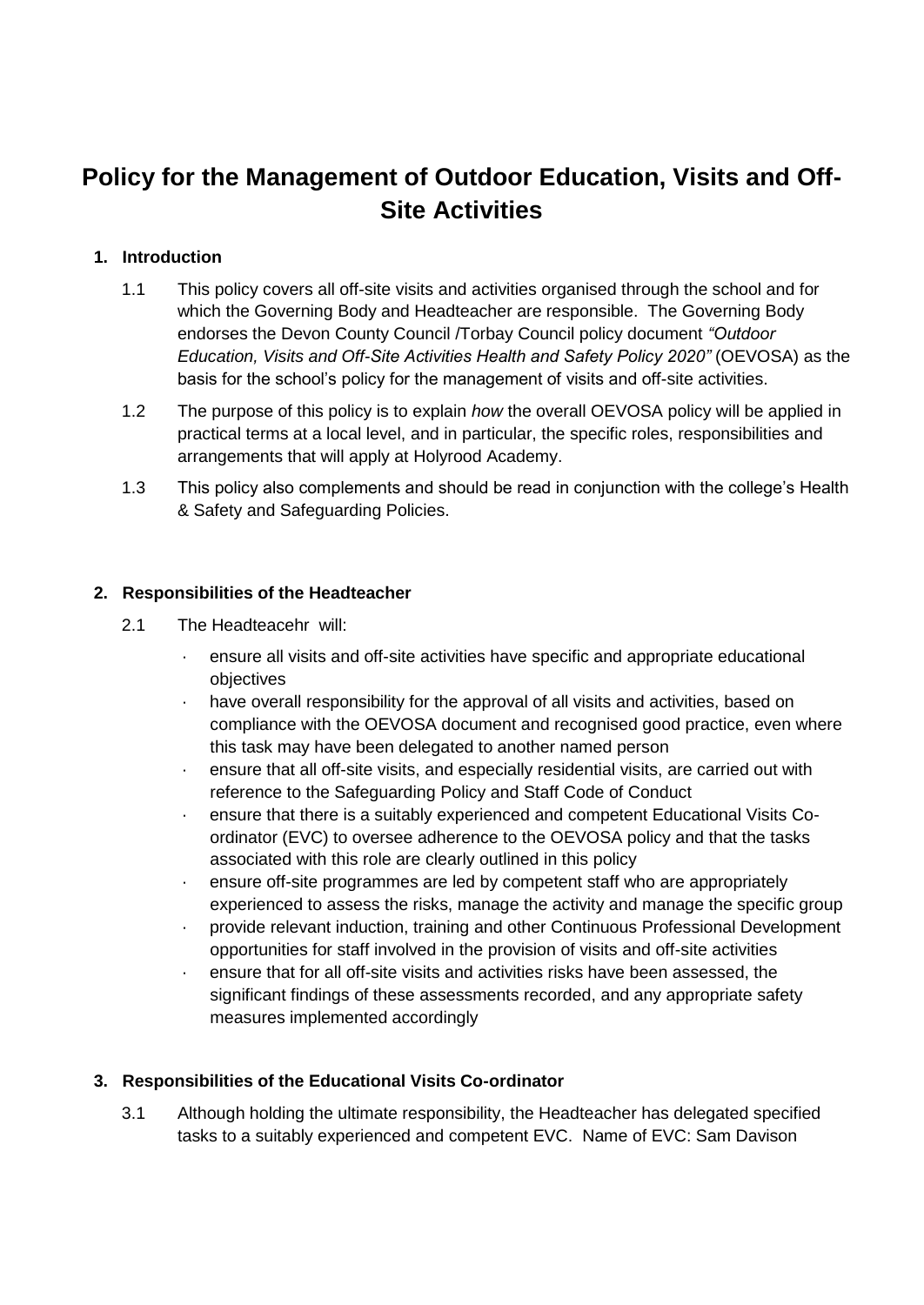- 3.2 The EVC is responsible for carrying out the following agreed tasks and attending the relevant training and update training provided by the Local Authority (LA).
- 3.3 The functions delegated to the EVC are:
	- to be the principal contact with the LA over planned visits
	- · to establish monitoring systems to ensure that educational visits are undertaken in accordance with OEVOSA and the school specific arrangements named in this policy
	- · to ensure that the management of visits and off-site activities is informed by an appropriate risk assessment
	- · to draw up the Standard Operating Procedures for 'routine and regular' visits and activities
	- · to manage and update the Evolve website, including updating staff lists and training records
	- · to ensure that approval and endorsement arrangements for all visits are in accordance with OEVOSA requirements
	- · to provide staff with support, advice and information that they need to comply with OEVOSA requirements
	- · to ensure that leaders and staff have any relevant qualifications and are competent to lead and support particular visits and activities as outlined in OEVOSA
	- to ensure that procedures to inform parents and to obtain their consent where necessary are in place
	- to ensure that appropriate emergency arrangements are in place for visits and off-site activities
	- · to review accident and incident reports relating to visits and off-site activities to ensure that any lessons are learnt
	- to ensure that any third-party provider / contractor / coach has been vetted for competence in accordance with the requirements of OEVOSA*.*

# **4. Responsibilities of the Visit Leader**

- 4.1 The Visit Leader will:
	- have overall responsibility for the supervision and conduct of the visit or activity
	- · obtain approval and, where appropriate, LA endorsement for the visit in line with OEVOSA and the specific arrangements of this policy prior to undertaking the activity
	- · assess the risks to staff, young people and members of the public presented by the visit or activity in order to identify and implement any safety measures.
	- carry out specific activities in accordance with the detail of OEVOSA
	- use the school planning checklist provided in OEVOSA to ensure all procedures have been followed
	- vet any third-party provider / contractor / coach for competence in accordance with the requirements of OEVOSA
	- · brief all supervising staff, volunteers and pupils in roles, responsibilities and expectations
	- inform parents about the visit and gain their consent in accordance with arrangements described in OEVOSA
	- establish appropriate emergency and contingency arrangements for the planned visit or activity which will include the identification of sufficient First Aid cover
	- · continually re-assess risks during the activity and make adjustments accordingly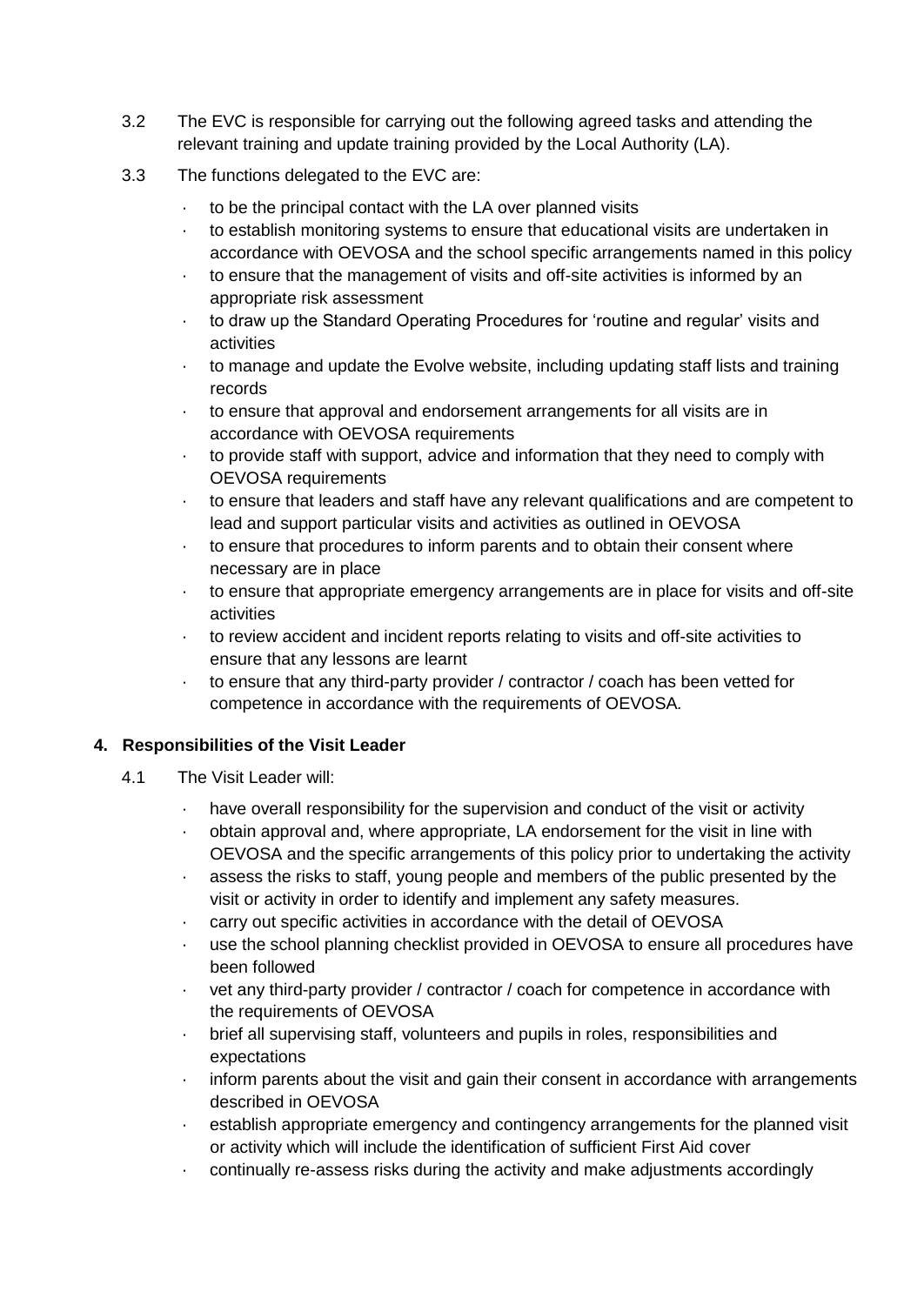# **5. Responsibilities of Additional Members of Staff Taking Part in Visits and Off-site Activities**

- 5.1 Members of staff, volunteers and parent helpers should:
	- Assist the Visit Leader to ensure the health, safety and welfare of others including young people on the visit
	- · Take time to understand their roles and responsibilities whilst taking part in a visit or activity.

#### **6. Responsibilities of Pupils**

- 6.1 Whilst taking part in off-site activities pupils also have responsibilities about which they should be made aware by the Visit Leader or other members of staff, for their own health and safety and that of the group. Young people should:
	- · Avoid unnecessary risks
	- Follow instructions of the party leader and other members of staff
	- · Behave sensibly, keeping to any agreed code of conduct
	- · Inform a member of staff of safety concerns

#### **7. Responsibilities of Parents**

- 7.1 Parents have an important role in deciding whether any visit or off-site activity is suitable for their child. Subject to their agreement to the activity parents should:
	- support the application of any agreed code of conduct
	- inform the party leader about any medical, psychological or physical condition relevant to the visit
	- · provide an emergency contact number
	- Provide consent in accordance with the requirements of OEVOSA

#### **8. Risk Assessment**

- 8.1 The school is committed to a wide variety of outdoor activities, many of which will be repeated over each academic year where the risks will be very similar or the same. Therefore, when visits are 'routine and regular' in that they occur repeatedly each academic year, the measures taken to control these risks are listed in the school specific Standard Operating Procedures (SOP) documents.
- 8.2 These are the control measures that will apply to all such visits and off-site activities and have been drawn up by the Principal and EVC and will be brought to the attention of anyone undertaking the role of Visit Leader.
- 8.3 In assessing the risks presented by a planned visit or activity, the Visit Leader must judge if the SOP are adequate for controlling the risks. For each visit/activity, the SOP document will be generated in either hard copy and electronically and the Visit Leader will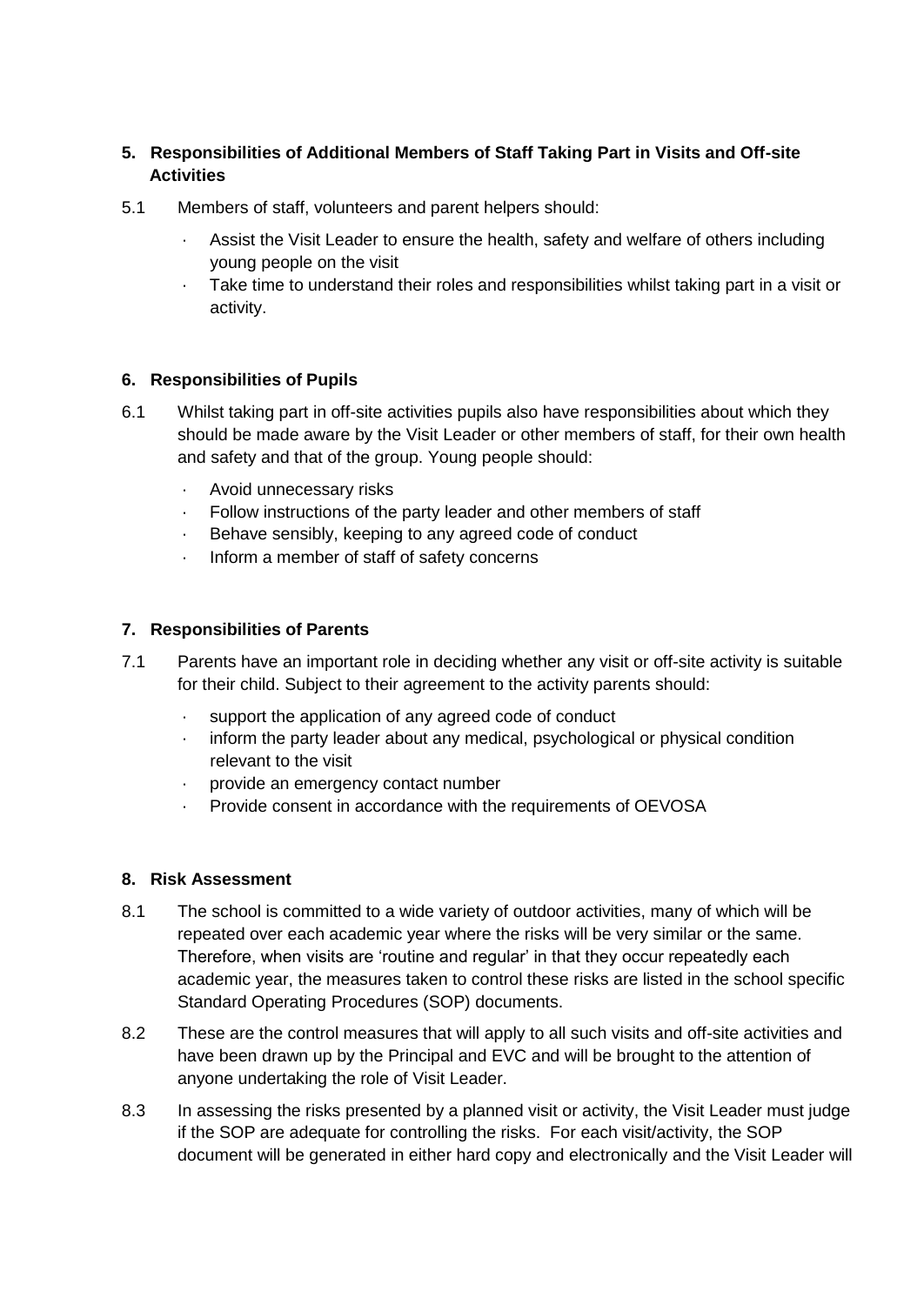*either* confirm these as adequate for the proposed visit/activity *or* the additional control measures needed will be listed in the enhanced risk assessment column.

- 8.4 Any ad hoc visit which is not repeated regularly, plus any activities delivered by school staff falling within the definition of Category B, will have a separate stand-alone risk assessment, as will any overseas Category C visit.
- 8.5 This process will be undertaken by the Visit Leader who, whilst being supported by the EVC, will be competent and equipped to complete this task. To meet statutory requirements and to ensure sufficient communication with other staff involved, this risk assessment will be recorded using the risk assessment format on Evolve.

# **9. Approval of Off-site Activities**

- 9.1 The Headteacher will be responsible for approving all off-site activities subject to assurances that arrangements are in line with this policy and risks are adequately controlled. This includes approving the Visit Leader for each visit or off-site activity.
- 9.2 There are 3 categories of visit:

#### *Category A:*

Non-adventurous visits i.e. visits to local places of worship, farms, public places etc Non-adventurous residential visits i.e. cultural visits to towns/cities etc

#### *Category B:*

Adventurous visits where activities are *delivered* by school staff (i.e. Ten Tors, kayaking etc) Adventurous day visits led by external providers (i.e. visits to climbing centres, a pony trekking centre etc)

Adventurous residential visits to outdoor centres

#### *Category C:*

Visits of all types outside the UK

- 9.3 In-line with the requirements of OEVOSA, details of Category B and C visits will be uploaded to the Evolve on-line system to facilitate the approval by the EVC ahead of final endorsement by the Local Authority Adviser for Outdoor Education.
- 9.4 The policy of Holyrood Academy is that Category A visits will be uploaded to the Evolve system to allow Governors, the Headteacher and the EVC to monitor the management of off-site visits.

# **10. Safeguarding**

- 10.1 The safety and welfare of children is paramount. In the event of a safeguarding issue or concern being identified during the trip or visit, the visit leader should follow the college's child protection/safeguarding policy and procedures. All staff and volunteers on the trip should be made aware of these before the trip or activity takes place.
- 10.2 Arrangements should be in place to enable contact with the college's Designated Safeguarding Officer outside normal college hours if necessary. Contact details should be communicated to all staff/volunteers on the trip (as well as the visit leader) in case the safeguarding concern is about the visit leader.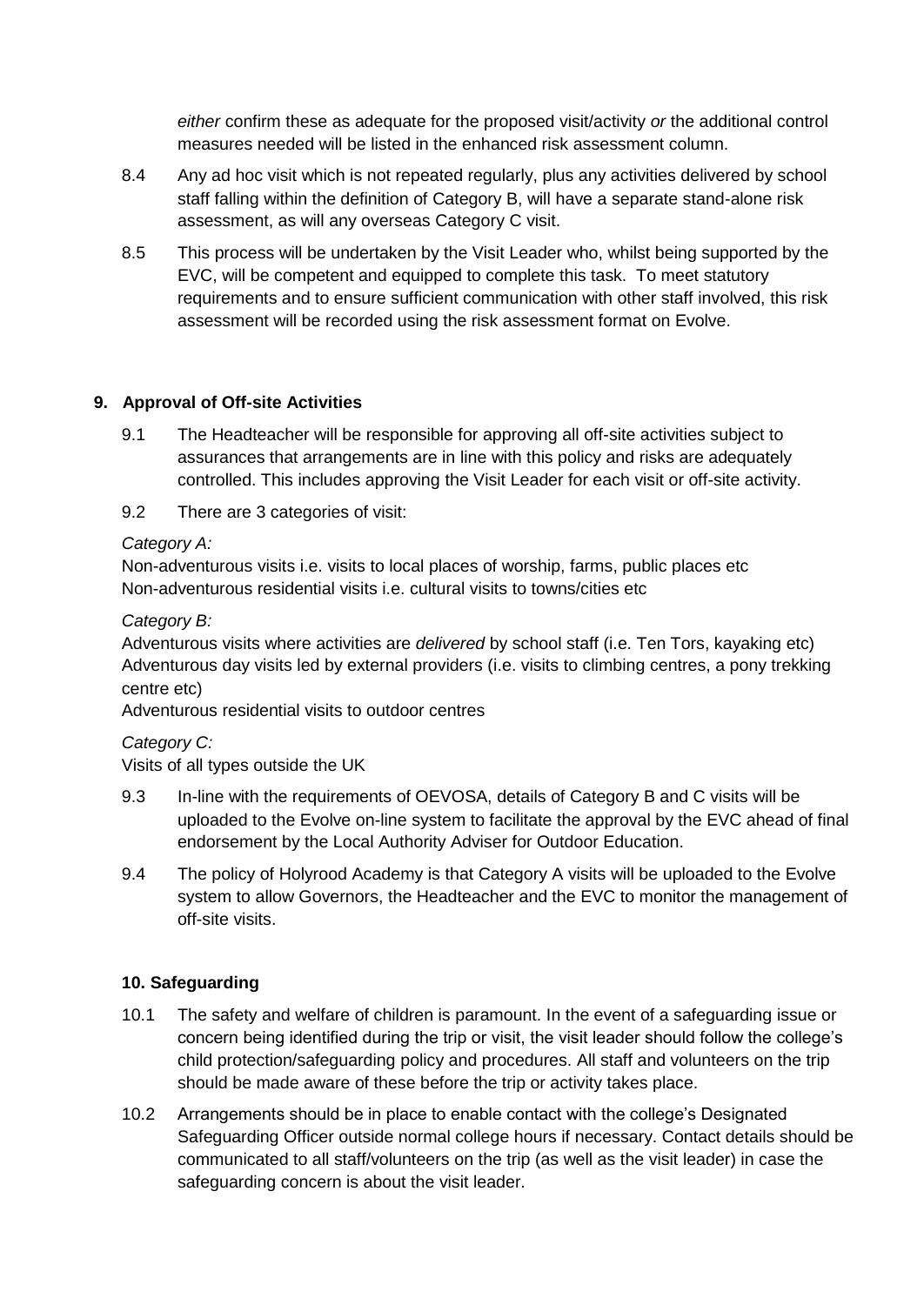#### **11. The Provision of Training and Information**

- 11.1 A copy of this policy, along with the overall OEVOSA document, will be made available to all staff within the college who may be responsible for participating in off-site visits and activities and to any parent requesting a copy. Access will also be made available to the overarching OEVOSA policy, and additional guidance information, via the Babcock LDP website: [www.babcock-education.co.uk/ldp](http://www.babcock-education.co.uk/ldp) and the Evolve system.
- 11.2 The Headteacher will ensure that staff leading or participating in visits are competent for the activities involved. When required, specific training will be undertaken, and competencies maintained in accordance with the requirements of OEVOSA. This process will be overseen by the EVC and records of qualifications will be uploaded to the Evolve system.

#### **12. Action in the Case of Emergency**

- 12.1 The EVC will ensure that emergency arrangements are in place before approving visits. The Visit Leader will identify these arrangements via a process of risk assessment. Where necessary, this assessment must include the identification of contingency plans.
- 12.2 It will also include the identification of sufficient First Aiders, as well as emergency contact details which must include a school contact for outside normal hours if necessary.
- 12.3 Any accidents and incidents that occur during off-site visits and activities will be reported and recorded in accordance with the school health and safety policy. Accidents and incidents will subsequently be reviewed within the school to identify any learning points.

#### **13. Monitoring and Review**

- 13.1 The Governing Body will monitor the application of this policy in operational practice by annual review.
- 13.2 The Governors will review this policy:
	- · After any significant changes to the management of outdoor education locally
	- After any significant changes to the OEVOSA document
	- After an incident

........................................................................ .................................................

Chair for the Governing Body Date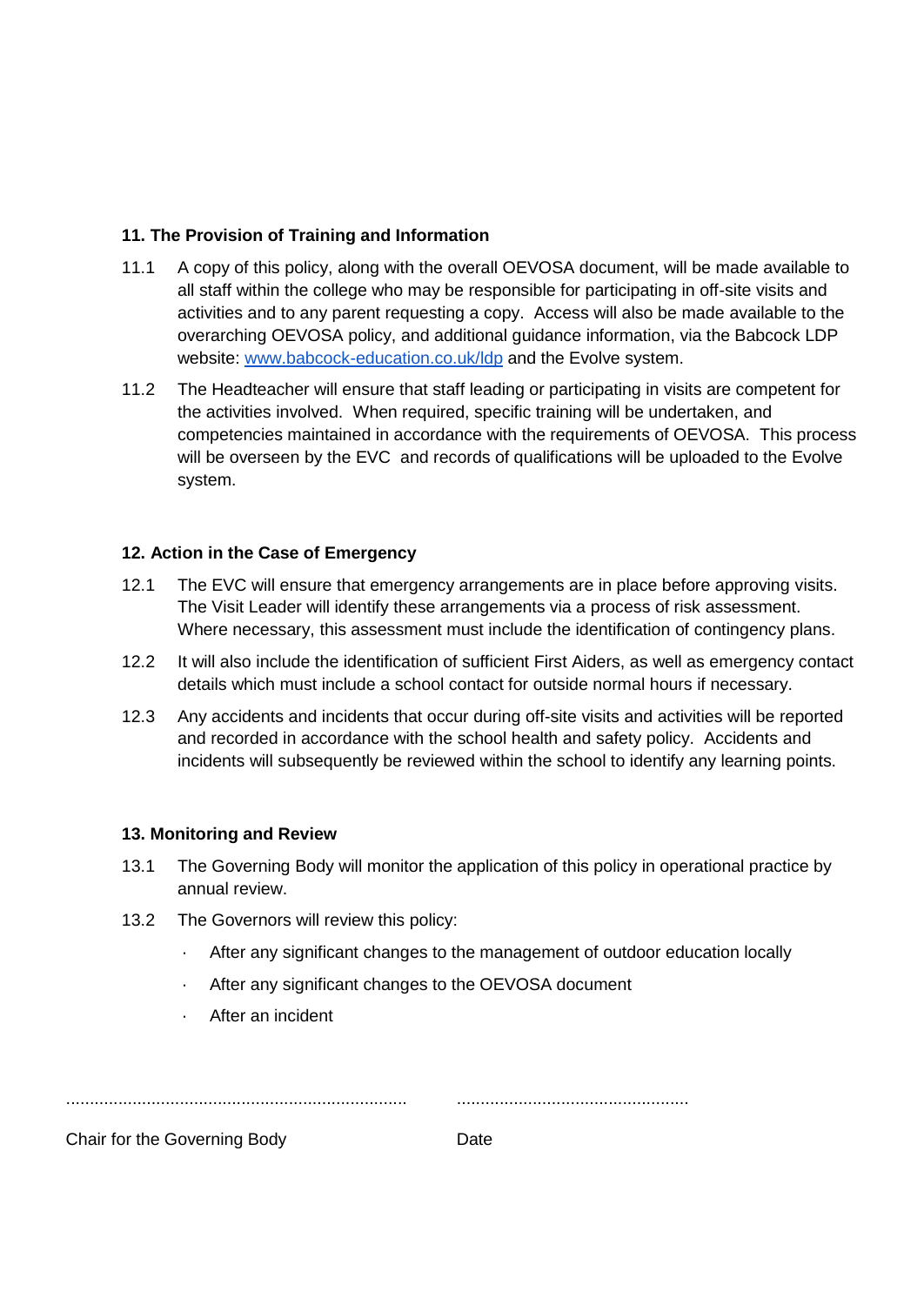........................................................................ .................................................

#### Principal Date **Date**

# **Covid Appendix updated January 2022**

# **Covid Procedure**

This guidance is provided during the ongoing period of international Coronavirus (COVID-19) pandemic and will be subject to change in light of updated guidance from the Government, The Department for Education and Public Health England.

These procedures must be read alongside current government guidance which is subject to change.

#### **Planning and managing activities and visits during the pandemic**

When assessing risk with regards to trips and off site activities we will review standard operating procedures to ensure that they include the measures to reduce the risks from COVID-19.

Where the planned activity is in an area open to the public, we will carefully consider the level of risks to ensure that our group is socially distanced from the public.

The same attention should be given to hygiene when outdoors as when indoors for members of a group attending a trip, for example:

● Regularly washing/sanitising hands including when going outside, before and after touching shared objects such as activity equipment, before eating, after using the toilet, when getting on or off transport such as a minibus, when returning inside; ● Avoiding touching objects shared by the public – for example, a member of staff could hold a gate open to avoid everyone touching it;

• Sanitising equipment before it is used.

Antiseptic hand gel, antiseptic wipes, tissues, bags for waste, gloves and face masks and possibly disposable aprons will be provided in case staff need to administer first aid.

#### **Visits**

When planning a visit, we will take current government guidance into account as part of our process of risk assessment, and then check it regularly in the days and weeks leading up to the visit and make any changes necessary to plans.

Where necessary, we will discuss parents and participant's concerns with them and keep them informed about the situation and how we plan to mitigate any risks.

Because of COVID-19, there may be a higher than normal risk of leaders being unable to go on a visit, and so we will take this into account when planning the